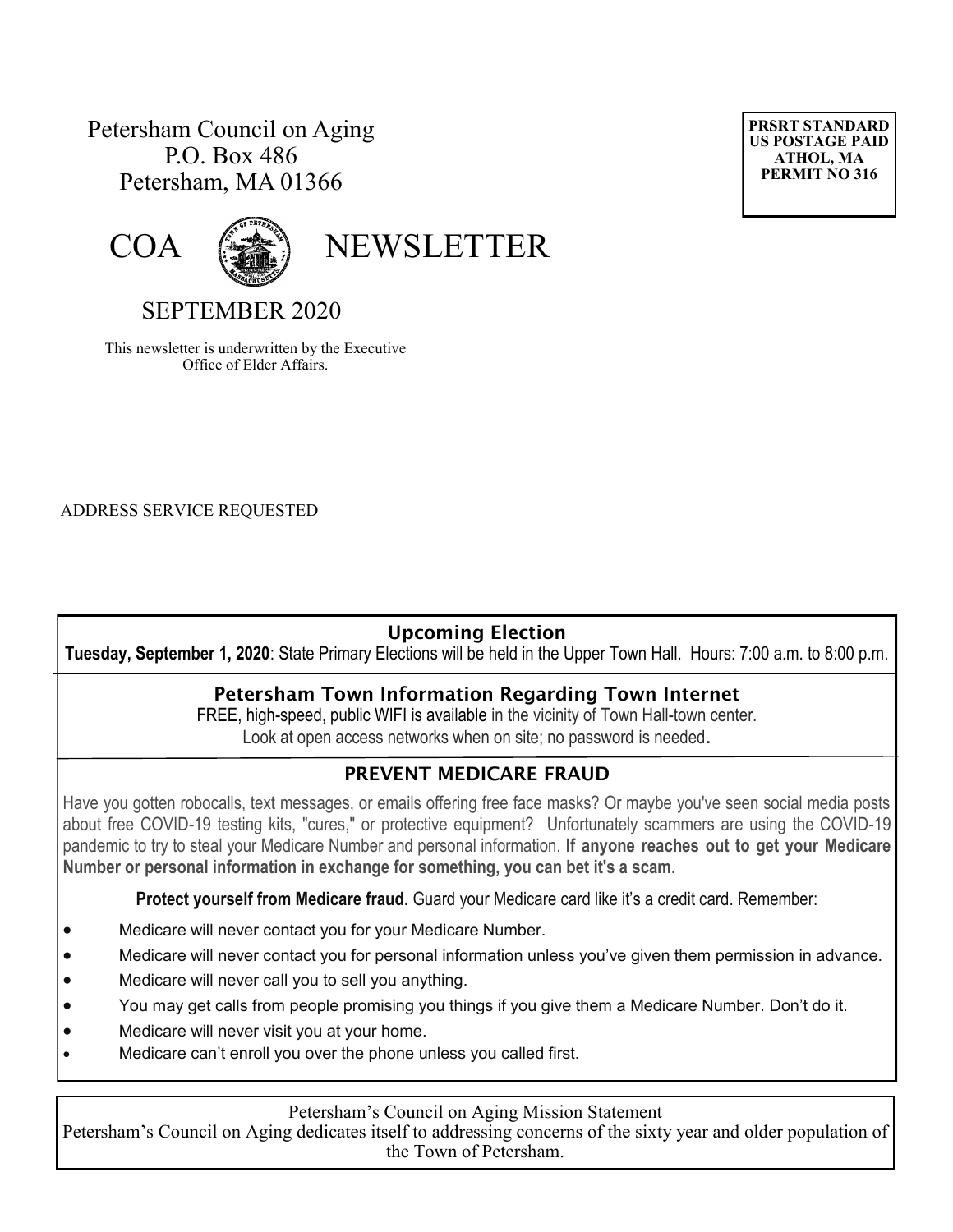# **PETERSHAM EVENTS AND NOTICES**

#### **COA Enrichment/Cultural Programs Update on the following two Programs that were postponed from last spring.**

**Dan Kirouac: Date**: To Be Determined **Where:** Town Hall **Time:** To Be Determined Dan performs a concert of music including easy listening, pop, jazz and light rock from the 1940s to the 1970s.

**Davis Bates: Storyteller: Tentative Date: October 19, 2020 Where:** Town Hall **Time:** To Be Determined

### **PETERSHAM ART CENTER**

The Petersham Art Center wants everyone to know they are still here and excited about opening the shop and welcoming you once again. They have started with a summer cleaning, and put in place precautions such as installing front desk shields; opening up display area to facilitate social distancing; and conducting daily cleaning. Masks will be required.

#### *Beginning September 12, 2020 our new Shop Hours will be: Saturday and Sunday from 11:00 a.m. to 4:00 p.m.*

*Visit The Petersham Art Center in September; we have new consignors and lots of new inventory!*

## **Health and Wellness**

### **Massachusetts [Elder Abuse Hotline:](http://mass.gov/reporting-elder-abuse-neglect) 800-922-2275 (24/7)**

What is Elder Protective Services? Protective Services is for those experiencing abuse or neglect by others or for elders who may be unsafe because of an inability to care for themselves.

How do I report elder abuse? Anyone may report suspected cases of abuse. All calls and the identity of the reporter are confidential. Every community in MA is covered by a designated Protective Service Agency; LifePath covers Petersham.

If you are concerned about an older adult (age 60 or older), and have reason to believe they are a victim of elder abuse, neglect, self-neglect or financial exploitation, call the Massachusetts-based Elder Abuse Hotline at 1-800-922-2275, or file a report online at: [www.mass.gov/report-elder-abuse.](https://www.mass.gov/report-elder-abuse)

# **COA BOARD NOTES**

- The COA Board met on Monday, August 10, 2020 at 10:30 a.m.
- June 2020 Minutes were accepted.
- Treasurer's Report was approved.
- Reminder: **no Grab n Go lunch will be served on September 7th: Labor Day.**
- The Board confirmed that both Dan Kirouac & Davis Bates will be rescheduling their programs. No date has been set for the musical program by Dan Kirouac; and, storyteller Davis Bates is tentatively scheduled for October 19th.
- The COA received a much appreciated donation from the Petersham Lions Club.
- Discussions were held on: 1. When Luncheons are able to resume at the Town Hall they will be held at 11:30 a.m. on Wednesdays; 2. The Board continues to seek new Board members; anyone interested should let Kay Berry know; 3. The Board discussed what Fitness Programs might look like come September, updates will be available once the construction work is completed at the Town Hall; 4. The Trip to the Big E this Fall has been cancelled as the Big E has cancelled the 2020 New England States Fair.

 *The next Board meeting will be on Monday, September 14, 2020 at 10 a.m. in the Upper Town Hall.*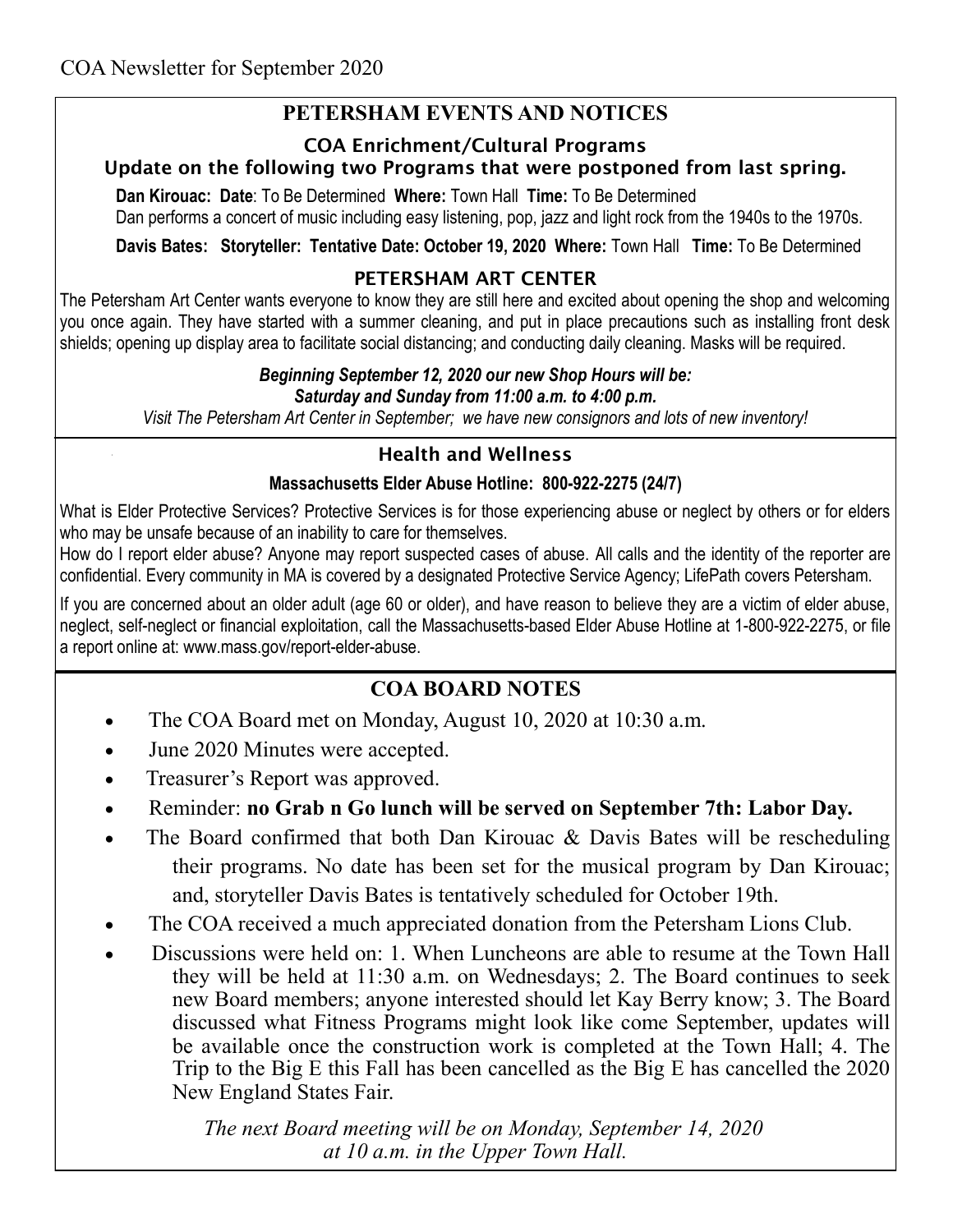## **Petersham Memorial Library now Offers Contactless, Curbside Pickup**

We offer the pickup of books, audios, and movies; please no requests for quest passes at this time. You can look for a specific title via our card catalog at: [h](https://petershamlibrary.us4.list-manage.com/track/click?u=ffa400be1dde6d58bdad8e7c8&id=b87011fd1e&e=eeca0232cd)[ttps://bark.cwmars.org/eg/opac/home;](https://petershamlibrary.us4.list-manage.com/track/click?u=ffa400be1dde6d58bdad8e7c8&id=12aab38931&e=eeca0232cd) [o](https://petershamlibrary.us4.list-manage.com/track/click?u=ffa400be1dde6d58bdad8e7c8&id=4e9f43cf47&e=eeca0232cd)r you can ask us to put together a selection of titles you might like based on your reading preference.

When you find books you're interested in, you can email a request to us at: [PetershamLibraryRequests@gmail.com](mailto:PetershamLibraryRequests@gmail.com) or call: [978-724-3405](callto:978.724.3405) and we will process them in the order received. In your message, please provide your name, phone number, book title, author, and, if possible, the call number. This will make our turn-around time much faster. Once your materials are pulled and processed, we will call you to arrange a convenient pickup time. Materials are available for curbside pickup on Tuesdays and Fridays, 2-5pm.

### **Before you request materials from us, please read this important section:**

- If you or anyone in your household has been ill or exposed to anyone who has been ill, please hold off on returning or picking up materials for at least two weeks past when symptoms end. Longer is better.
- As per Gov. Baker's new Travel Order, please extend best quarantining practices to picking up/returning library books if you've traveled out of state or have hosted out-of-state guests.
- We are practicing social distancing, so materials will be outside the library doors in a designated area.
- Please do not approach or enter the building. Please wear a mask in case there are other patrons nearby during pickup and please maintain a minimum of 6 feet of distance as you pick up your materials.
- Please limit your orders to FIVE (5) items for now as we navigate this new system.
- Please note—these are shared materials. By checking them out, you are risking exposure.
- Please touch only the packet with your name on it.
- The InterLibrary Loan delivery service is still working through a backlog of orders and we are working out best practices for quarantining delivered items. Expect delays. Check to see if the item you'd like to request is available through us via our Libby App, as that might be the quickest option at this time.
- When we receive returned items, they will be quarantined for 1-2 weeks before they are checked back in.

### **Please have patience as we are learning a new way to run our library.**

### **As always, Petersham Memorial Library materials are fine-free.**

## **PETERSHAM PARTNERS IS READY TO HELP!**

Everyone at Petersham Partners hope all are well! Given the challenges of the last several months our group, focused on allowing all of us to 'age in place', has not officially launched. BUT…we have several vetted volunteers standing at the ready to help with some tasks!

- Has the wood been delivered for the winter and is still sitting as a pile?
- Are you close to ready to get the air conditioner put in a safe place for the winter?
- Do you need someone to do a grocery or errand run?

These are just a few ways we want to help. Please call us at: 978-724-0078.

# **COA Sponsored FALL YOGA, and T'AI CHI CLASSES**

**When we start up, T'ai Chi classes with Valerie & Nick Wisnewski will again be held from 4 to 5 p.m. on Mondays. Yoga Classes with Loren Magruder will be 2 days a week; days yet to be determined. There will be a new Chair Yoga program on Wednesday at 10 a.m. It will be free for 20 sessions.**

**Fall classes will be held in the Petersham Town Hall. Anyone is welcome to attend classes, regardless of age. Kay Berry is the coordinator. If you have previously attended any of these classes you will be notified when they are about to resume. If you have questions, call 978-724-6610 or email: PshamCOA@gmail.com**

> Fitness, Yoga, and T'ai Chi classes are sponsored by the Petersham Council on Aging and are underwritten by the Executive Office of Elder Affairs.